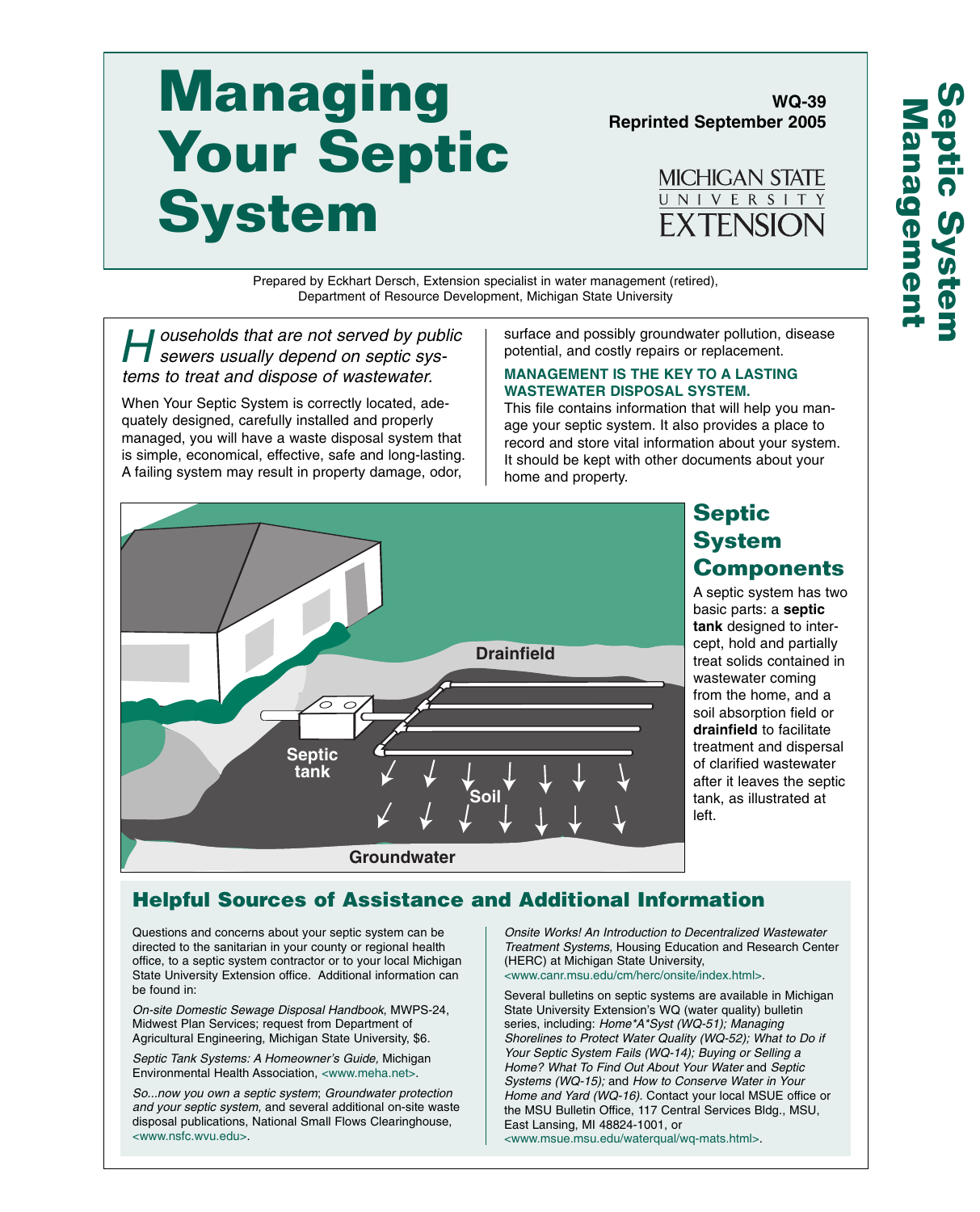# **How the Septic Tank Functions**

The typical septic tank is a large, buried, rectangular or cylindrical container made of concrete, fiberglass or polyethylene usually located 10 or more feet from the point where the sanitary drain leaves the house. Wastewater from your bathroom, kitchen and laundry flows into the septic tank. There, heavy solids settle to the bottom where bacterial action partially decomposes the solids into sludge and gases. The lighter solids, such as fats and greases, rise to the top and form a scum layer. The partially treated effluent then leaves the septic tank and flows to the drainfield. Septic tanks have one or two compartments specifically designed to capture the solids and prevent them



#### **Cross-section of a two-compartment septic tank**

from entering the drainfield. Two-compartment tanks do a better job of capturing the solids and may be required in new installations. Tees and baffles are essential parts of the septic tank. Some tanks are equipped with an inlet tee or baffle to slow incoming waste and direct it downward. The outlet tee or baffle prevents floating solids or scum from leaving the tank and then clogging the drainfield. Some tanks are also equipped with an effluent filter to further prevent the movement of solids into the drainfield. All septic tanks should have accessible covers for checking the condition of the baffles and for pumping out the accumulated sludge and scum mat. **If accumulated solids are not regularly removed from the septic tank, they will overflow into the drainfield and cause premature failure of the drainfield resulting in costly repairs or replacement.**

# **Servicing the Septic Tank**

Regular servicing of the septic tank is the single most important maintenance requirement of a septic system. Required frequency of service depends on septic tank size, the number of persons in the household and whether occupants are minimizing the release of unnecessary solids into the wastewater. **Most septic tanks should be pumped every three to five years.**

#### **How do I determine when to pump?**

Most homeowners prefer to give this responsibility to a reputable septic tank pumping firm. Its representative will periodically check your system to determine the rate of solids accumulation and design a pumping schedule tailored to your situation. As a general rule, the tank will require pumping when any of the following occurs: the top of the sludge deposit is within 12 inches of the **bottom** of the outlet baffle; the **bottom** of the floating scum mat is within 6 inches of the bottom of the outlet baffle; the top of the floating scum mat is within 1 inch of the **top** of the outlet baffle or; the floating scum mat is more than 12 inches thick.

### **Should I use special products to enhance the operation of my septic tank?**

No. Though many products are claimed to improve septic tank performance or reduce the need for routine pumping, they have not been found to make a significant difference. Some of these products can actually cause solids to be carried into the drainfield and lead to premature clogging. Other products containing organic solvents can contribute to groundwater contamination.

#### **Where is my septic tank located?**

The tank is usually located about 10 to 15 feet from the point where the sanitary drain leaves the house. It can be found by gently inserting a steel rod (soil probe) into the ground where the tank is most likely to be or by waiting for a light snowfall and observing where the snow first melts.

# **Safety Considerations**

Certain features of the septic tank can cause serious injury or death, so the tank should be treated with extreme caution.

- **Never enter the septic tank.** It contains lifethreatening gases and little oxygen.
- **Explosion or electrical shock** can occur when lights, appliances or tools are used in or near the septic tank. Smoking can also trigger an explosion.
- **Infectious diseases** can be acquired from contact with liquids and solids in the septic tank.
- Secure exposed manhole covers and inspec**tion ports** to prevent tampering or entry by children.
- If sewer gas odors are detected in the home, immediately call your plumber or a septic system maintenance firm. Evacuate the building if the odor is strong.
- **Keep children and spectators away** when septic system is being maintained or excavated.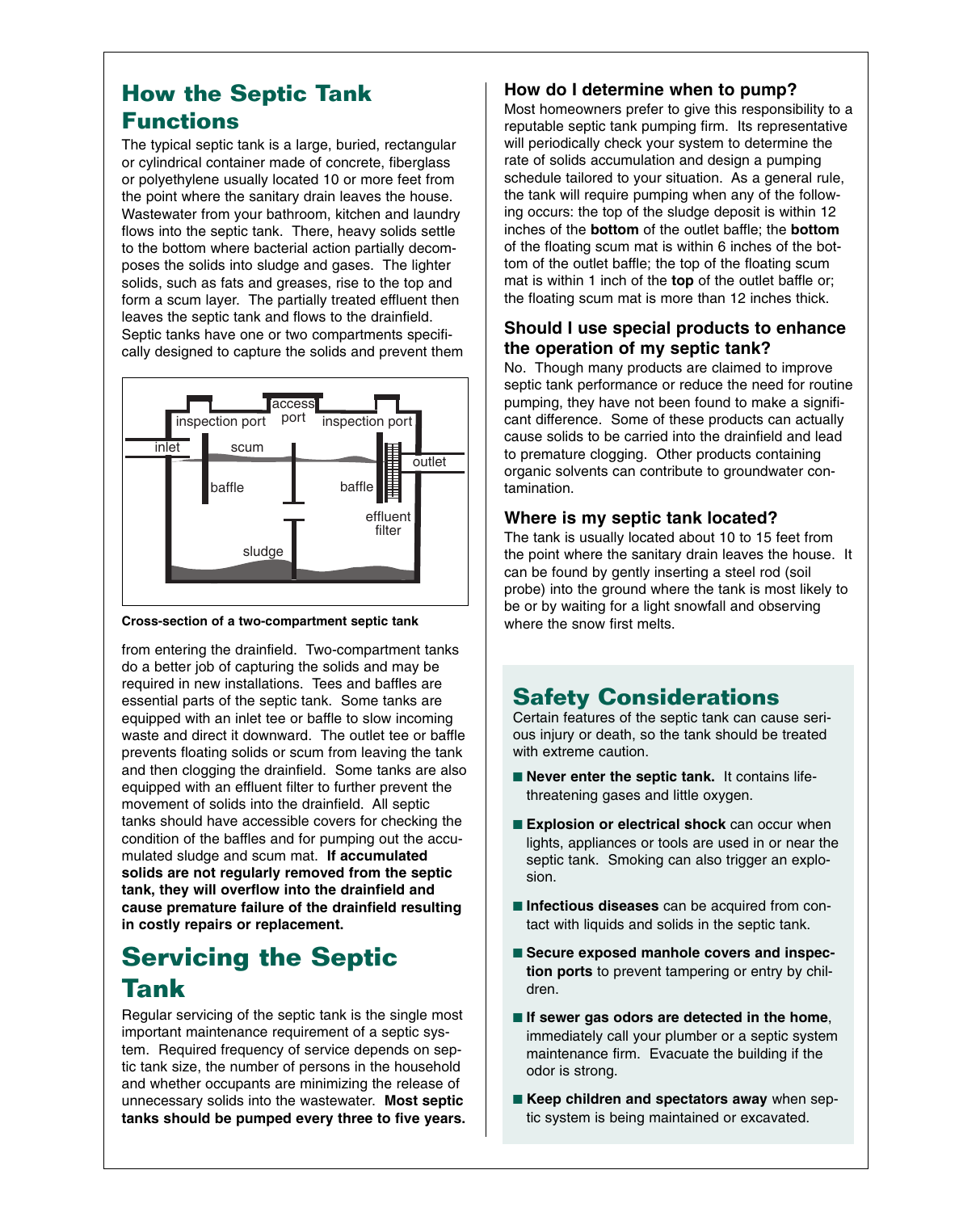## **How the Drainfield Functions**

The drainfield receives partially treated effluent from the septic tank. It consists of a network of perforated pipes laid in gravel-filled trenches about 2 or 3 feet wide or in beds that are over 3 feet wide and 6 to 18 inches (or more) deep. The size and type of drainfield are determined by the estimated daily wastewater flow and local soil conditions. Wastewater trickles out of the perforated pipes, through the gravel layer and into the soil.



Physical and biological purification processes take place as the effluent percolates down toward groundwater. These processes work best where the soil is somewhat dry and permeable and contains plenty of oxygen for several feet below the drainfield. Some systems include a dosing chamber or distribution box in the pipe leading from the septic tank to the drainfield for regulating the release of wastewater into the drainfield. This promotes optimal treatment and dispersal of the water and prolongs the life of the drainfield. The lifespan of a well-maintained system can be 20 to 30 years or more.

#### **Signs of system failure**

- Odors, surfacing sewage, wet spots or lush vegetation on or near the drainfield.
- Plumbing or septic tank backups.
- Slow-draining fixtures.
- Gurgling sounds in the plumbing system.

If you notice any of these signs or if you suspect any other problems with your septic system, contact the sanitarian at your county or regional health office or your septic system contractor for assistance.

#### **Alternative systems**

In some situations, it may be possible or necessary to treat and disperse effluent from the septic tank using something other than only a drainfield. Alternative systems in use today include sand filters, mounds, wetlands, gravelless drainfields, pressure dosing and aerobic units. Servicing requirements for these systems vary and should be obtained from your local sanitarian or septic system contractor.

#### **Recommendations**

These suggestions will help you prolong the life of your septic system.

- Minimize the amount of water entering the septic system. Practice water conservation by installing water-saving fixtures in your home, using the least amount of water to get the job done, and repairing leaky faucets and toilets. When possible, keep water softener backwash out of the septic system.
- **Avoid using a garbage disposal unit.** Make compost out of vegetable wastes, coffee grounds, eggshells and other compostable kitchen wastes.
- **Eliminate release of non-degradable materials** such as fats, paper towels, hair, tampons, sanitary napkins and disposable diapers.
- **Never release toxic chemicals** such as solvents, disinfectants, oils, paints, paint thinner and pesticides. Use boiling water and a drain snake to open clogged drains instead of caustic drain openers. Use commercial bathroom cleaners in moderation. Use mild detergent or baking soda when possible.
- **Pump septic tank regularly**, usually once every three to five years, and never allow solids or scum to leave the septic tank and enter the drainfield.
- **Keep surface of drainfield properly drained** by slightly mounding the soil over the drainfield, redirecting downspouts and sump pump outflow, and not stockpiling snow over the area.
- **Do not install automatic sprinklers** over the tank and drainfield.
- **Landscape over septic system** with dense grass cover and other **shallow-rooted** plants.
- **Avoid impermeable or compacted surfaces over the drainfield** such as concrete, asphalt, plastic or compacted soil from vehicular traffic.
- **Save fertilizer** by not fertilizing over the drainfield.
- Stay away from additives. Their benefits have not been demonstrated, and some may actually harm your system and contaminate groundwater.
- If there are observation ports in your drain**field,** look in them during wet (spring) and dry weather and determine depth of ponded water, if any. Records over time will help you forecast and solve any develping problems.